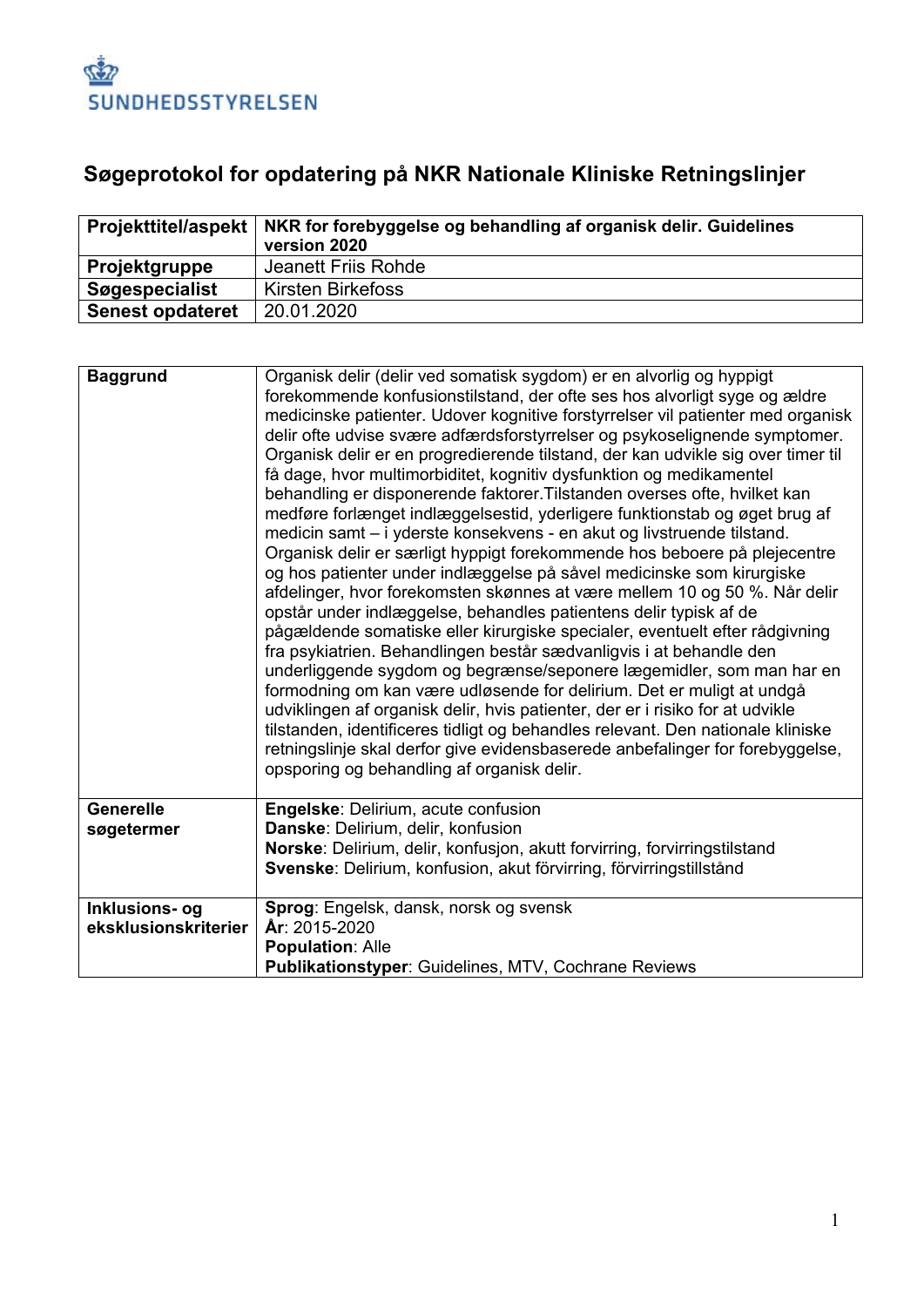

## **Informationskilder**

| <b>Databaser</b>                                                       | <b>Interface</b>                       | <b>Fund</b>    | Dato for<br>søgning |
|------------------------------------------------------------------------|----------------------------------------|----------------|---------------------|
| <b>G-I-N International</b>                                             | http://www.g-i-n.net/                  | 5              | 16.01.2020          |
| <b>Guideline Central</b>                                               | https://www.guidelinecentral.com/      | 4              | 16.01.2020          |
| NICE (UK)                                                              | http://www.nice.org.uk/                | 1              | 16.01.2020          |
| <b>Trip Database</b>                                                   | https://www.tripdatabase.com/          | 9              | 16.01.2020          |
| <b>Scottish Intercollegiate</b><br><b>Guidelines Network</b><br>(SIGN) | http://sign.ac.uk                      | 1              | 16.01.2020          |
| <b>HTA Databasen (CRD</b><br>database)                                 | http://www.crd.york.ac.uk/CRDWeb/      | 4              | 16.01.2020          |
| <b>Netpunkt</b>                                                        | http:old.netpunkt.dk                   | $\overline{2}$ | 16.01.2020          |
| <b>Center for Kliniske</b><br>Retningslinjer                           | http://cfkr.dk                         | 1              | 16.01.2020          |
| <b>SBU, Sverige</b>                                                    | http://www.sbu.se                      | 3              | 16.01.2020          |
| Socialstyrelsen,<br><b>Sverige</b>                                     | http://www.socialstyrelsen.se          |                | 16.01.2020          |
| Helsedirektoratet,<br><b>Norge</b>                                     | https://helsedirektoratet.no/          | $\mathbf 0$    | 16.01.2020          |
| FHI, Norge                                                             | http://www.fhi.no/                     | $\overline{0}$ | 16.01.2020          |
| <b>NHMRC, Australien</b>                                               | https://www.clinicalguidelines.gov.au/ | 0              | 16.01.2020          |
| <b>Canadian Medical</b><br><b>Association, Canada</b>                  | https://joulecma.ca/cpg/homepage       | 8              | 16.01.2020          |
| <b>CADTH, Canada</b>                                                   | https://cadth.ca                       | $\overline{7}$ | 16.01.2020          |

| <b>MEDLINE</b> | <b>OVID</b>  | 123 | 20.01.2020 |
|----------------|--------------|-----|------------|
| <b>EMBASE</b>  | <b>OVID</b>  | 210 | 20.01.2020 |
| <b>CINAHL</b>  | <b>EBSCO</b> | 134 | 20.01.2020 |

**Note:**

- Guidelines fra firmaet Hayes er fra valgt for denne NKR
- Søgetermer og inklusions- og eksklusionskriterier er tilpasset de enkelte databaser.
- Dubletter er så vidt muligt frasorteret ved hjælp af Covidence. De fundne referencer overføres til fagkonsulenten i Covidence.
- Fuldtekster præsenteres i Covidence i pdf-format eller som link
- Søgestrategi for hver enkelt database præsenteres hvis muligt vises det eksplicit hvor mange referencer den enkelte søgestreng genererer
- Covidence = webbaseret referencehåndteringssystem og kvalitetsvurderingsværktøj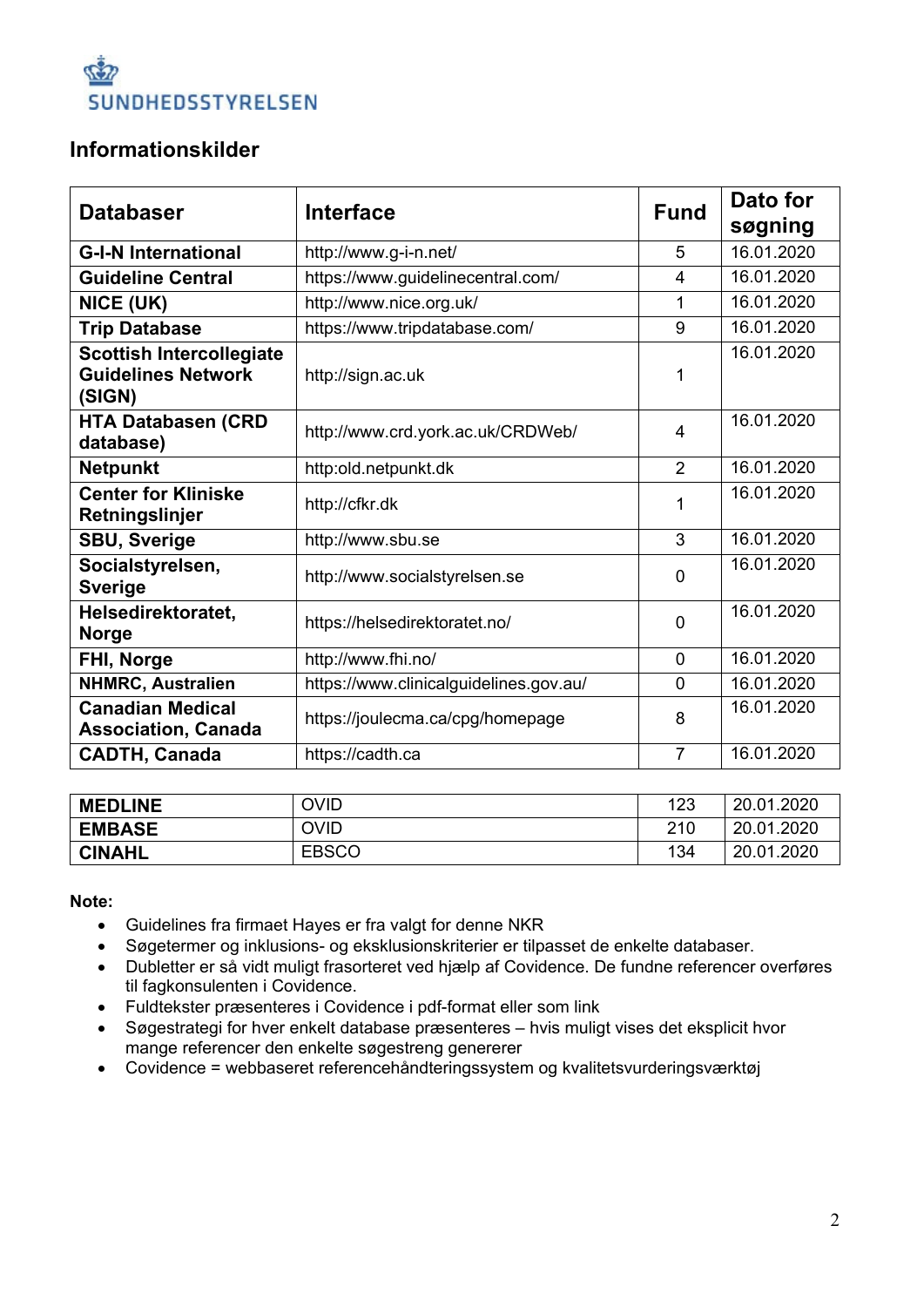

## **SØGESTRATEGI**

## **GIN**

5 fund (er lagt i Covidence)

## Søgt på:

deliri\* OR confusion\*

| <b>Risk reduction</b><br>and<br>management<br>of delirium<br>(SIGN CPG<br>157)                                               | SIGN (GB) -<br><b>Scottish</b><br>Intercollegia<br>te<br><b>Guidelines</b><br><b>Network</b>            | Guidelin<br>e | Mar<br>13,<br>201<br>$\overline{9}$ | United<br>Kingdom         | Publishe<br>d        |
|------------------------------------------------------------------------------------------------------------------------------|---------------------------------------------------------------------------------------------------------|---------------|-------------------------------------|---------------------------|----------------------|
| Delirium,<br>Dementia,<br>and<br>Depression in<br><b>Older Adults:</b><br><b>Assessment</b><br>and Care                      | RNAO (CA)<br>- Registered<br>Nurses'<br>Association<br>of Ontario                                       | Guidelin<br>e | Jul<br>29,<br>201<br>6              | Internation<br>al, Canada | Publishe<br>d        |
| Multidisciplina<br>ry guideline<br>for the home-<br>based elderly<br>with dementia<br>and their<br>carers                    | Ebpracticen<br>$et$ (BE)<br>Working<br>Group<br>Developmen<br>t of Primary<br>Care<br><b>Guidelines</b> | Guidelin<br>e | Aug<br>16,<br>201<br>$\overline{7}$ | <b>Belgium</b>            | Publishe<br>d        |
| Dementia:<br>assessment,<br>management<br>and support<br>for people<br>living with<br>dementia and<br>their carers<br>(NG97) | NICE (UK) -<br><b>National</b><br>Institute for<br><b>Health and</b><br>Care<br><b>Excellence</b>       | Guidelin<br>e | Jun<br>01,<br>201<br>8              | United<br>Kingdom         | <b>Publishe</b><br>d |
| Dementia,<br>disability and<br>frailty in later                                                                              | NICE (UK) -<br><b>National</b><br>Institute for                                                         | Guidelin<br>e | Oct<br>01,                          | <b>United</b><br>Kingdom  | Publishe<br>d        |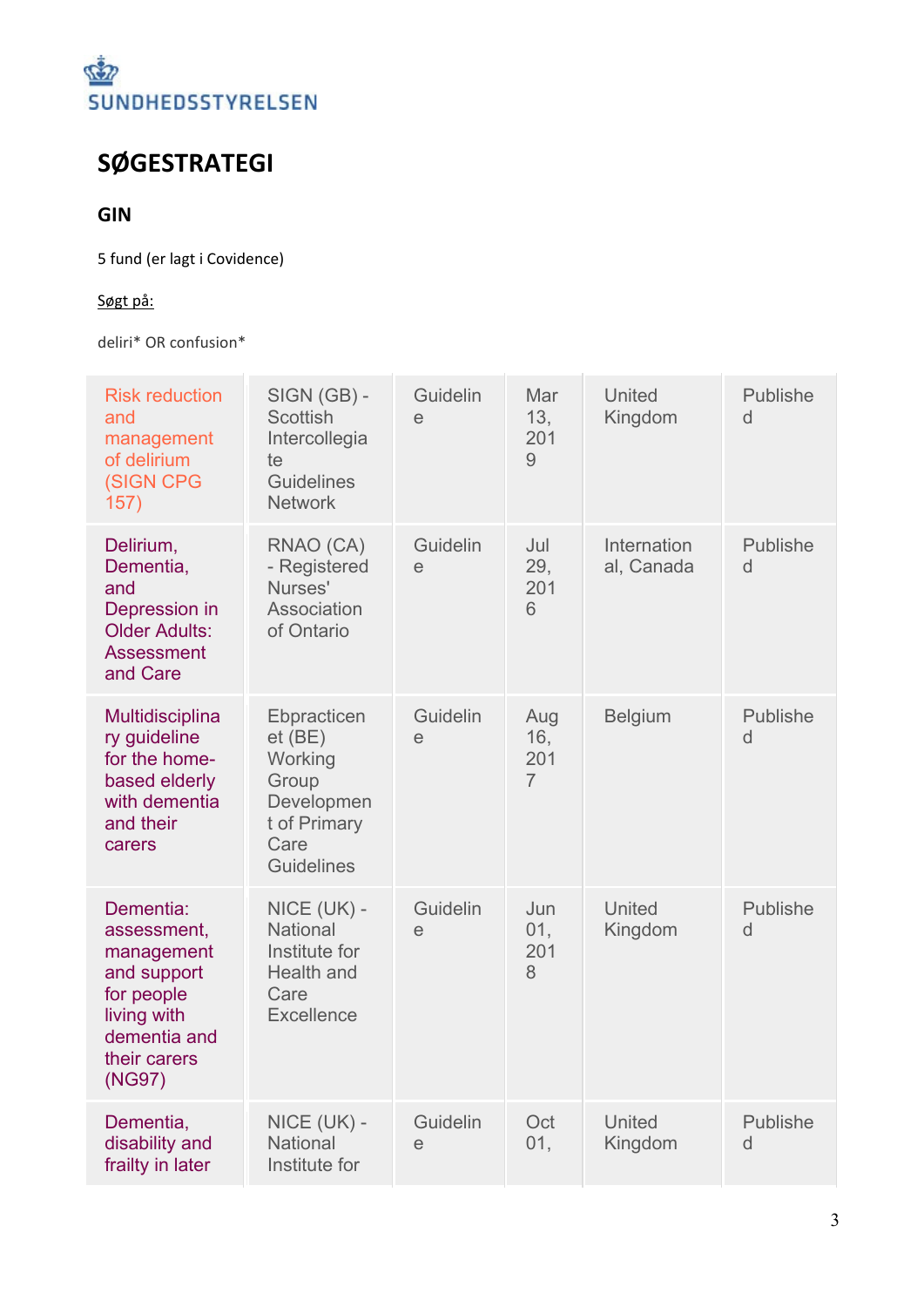

## **Guideline Central**

4 fund (er lagt i Covidence)

Søgt på hvert af ordene: Delirium, confusion

[American Geriatrics Society American Geriatrics Society abstracted clinical practice guideline for](https://www.guidelinecentral.com/share/summary/57320674f2f20)  [postoperative delirium in older adults](https://www.guidelinecentral.com/share/summary/57320674f2f20) DATE 05/09/2016 DESCRIPTION National Guideline Clearinghouse (NGC). New Summary: American Geriatrics Society...

[National Clinical Guideline Centre Care of dying adults in the last days of life](https://www.guidelinecentral.com/share/summary/573206776321b) DATE 05/09/2016 DESCRIPTION National Guideline Clearinghouse (NGC). New Summary: Care of dying adults in the...

[World Health Organization, National Institute For Health And Care Excellence \(NI... Screening,](https://www.guidelinecentral.com/share/summary/54cf8b8444b17) assessment, [and care of anxiety and depressive symptoms in adults with cancer:](https://www.guidelinecentral.com/share/summary/54cf8b8444b17) an American Society of Clinical Oncology guideline adaptation. DATE 02/02/2015 DESCRIPTION National Guideline Clearinghouse (NGC). New Summary: Screening, assessment, and ...

[American Geriatrics Society American Geriatrics Society 2015 updated Beers Criteria for potentially](https://www.guidelinecentral.com/share/summary/573487bbd451f)  [inappropriate medication use in older adults](https://www.guidelinecentral.com/share/summary/573487bbd451f) DATE 05/09/2016 DESCRIPTION National Guideline Clearinghouse (NGC). American Geriatrics Society 2015 updated...

## **NICE**

1 fund (er lagt i Covidence)

Søgt på navigation: NICE guidance > Conditions and diseases > Mental health and behavioral conditions > Delirium

#### **Delirium: prevention, diagnosis and management**

Clinical guideline [CG103]Published date: July 2010 Last updated: March 2019

This guideline covers diagnosing and treating delirium in people aged 18 and over in hospital and in long-

term residential care or a nursing home. It also covers identifying people at risk of developing delirium in

these settings and preventing onset. It aims to improve diagnosis of delirium and reduce hospital stays and complications.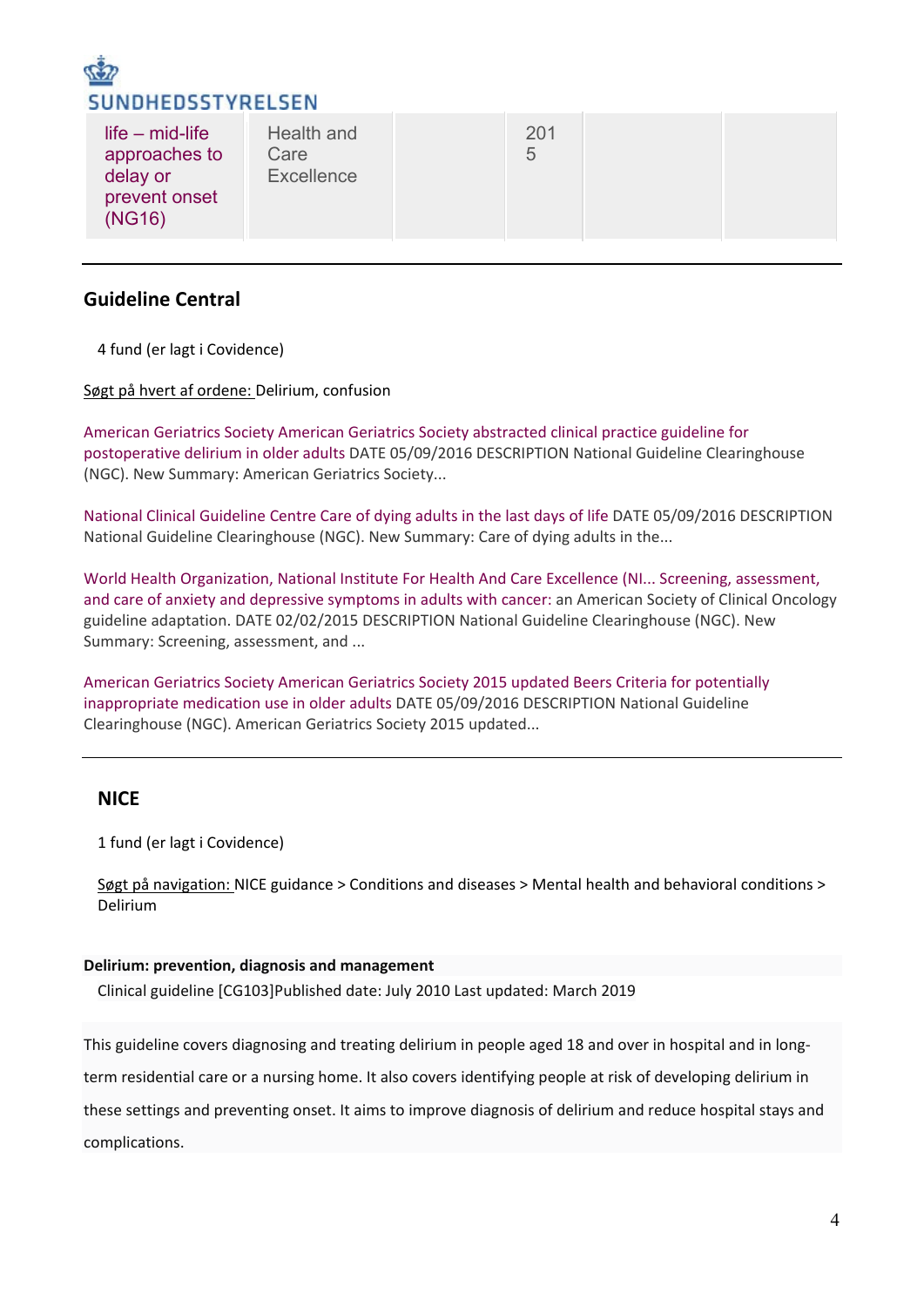## **VDHEDSSTYRELSEN**

In March 2019 we removed the use of olanzapine for the [treatment of delirium](https://www.nice.org.uk/guidance/cg103/chapter/1-Guidance#treating-delirium) in people who are distressed or considered a risk to themselves or others. See [update information](https://www.nice.org.uk/guidance/cg103/chapter/Update-information) for further details.

NICE has published separate advice for the care of people with [alcohol-related physical health problems,](http://www.nice.org.uk/guidance/cg100) including delirium related to alcohol use (known as delirium tremens).

- Evidence update
- [Evidence update](https://www.nice.org.uk/guidance/cg103/evidence/evidence-update-pdf-134649181) PDF 350.42 KB12 November 2014
- Supporting evidence
- Surveillance report
- [2018 surveillance of delirium: prevention, diagnosis and management \(NICE guideline](https://www.nice.org.uk/guidance/cg103/evidence/2018-surveillance-of-delirium-prevention-diagnosis-and-management-nice-guideline-cg103-6594316237?tab=evidence) CG103)
- [Appendix A: Summary of evidence from surveillance](https://www.nice.org.uk/guidance/cg103/evidence/appendix-a-summary-of-evidence-from-surveillance-pdf-6594316238) PDF 924.72 KB31 October 2018
- [Appendix B: Stakeholder consultation comments table](https://www.nice.org.uk/guidance/cg103/evidence/appendix-b-stakeholder-consultation-comments-table-pdf-6594316239) PDF 887.53 KB31 October 2018
- Full guidance
- **[Full guideline](https://www.nice.org.uk/guidance/cg103/evidence/full-guideline-pdf-134653069)** PDF 5.93 MB 05 September 2011

## **Trip Database**

9 fund (er lagt i Covidence)

Søgt på hvert af ordene:

Delirium, confusion

#### [Guidelines for Safe Care for Patients Sedated in Health Care Facilities for Acute Behavioural Disturbance](http://www.anzca.edu.au/documents/ps63-2018-guidelines-for-safe-care-for-patients-se.pdf)

Disturbance 1. INTRODUCTION Acute health-related behavioural disturbance (ABD) can occur in any health setting at any time. Whilst ABD may present secondary to acute mental illness, there are many underlying aetiologies of this phenomenon. Not uncommonly comorbid conditions, particularly substance-related disorders, are present. Agitated **delirium**, a common type of ABD may complicate virtually any medical or surgical condition. Details of clinical conditions may not be known at the time sedation

#### *2018 [Australian and New Zealand College of Anaesthetists](javascript:void(0))*

#### [Delirium, Dementia, and Depression in Older Adults: Assessment and Care, Second Edition](https://rnao.ca/sites/rnao-ca/files/bpg/RNAO_Delirium_Dementia_Depression_Older_Adults_Assessment_and_Care.pdf)

**Delirium**, Dementia, and Depression in Older Adults: Assessment and Care, Second Edition Clinical Best Practice Guidelines JULY 2016 **Delirium**, Dementia, and Depression in Older Adults: Assessment and Care Second EditionDisclaimer These guidelines are not binding for nurses or the organizations that employ them. The use of these guidelines should be flexible based on individual needs and local circumstances. They neither constitute a liability nor discharge from liability. While every effort has (...) appears, the balance of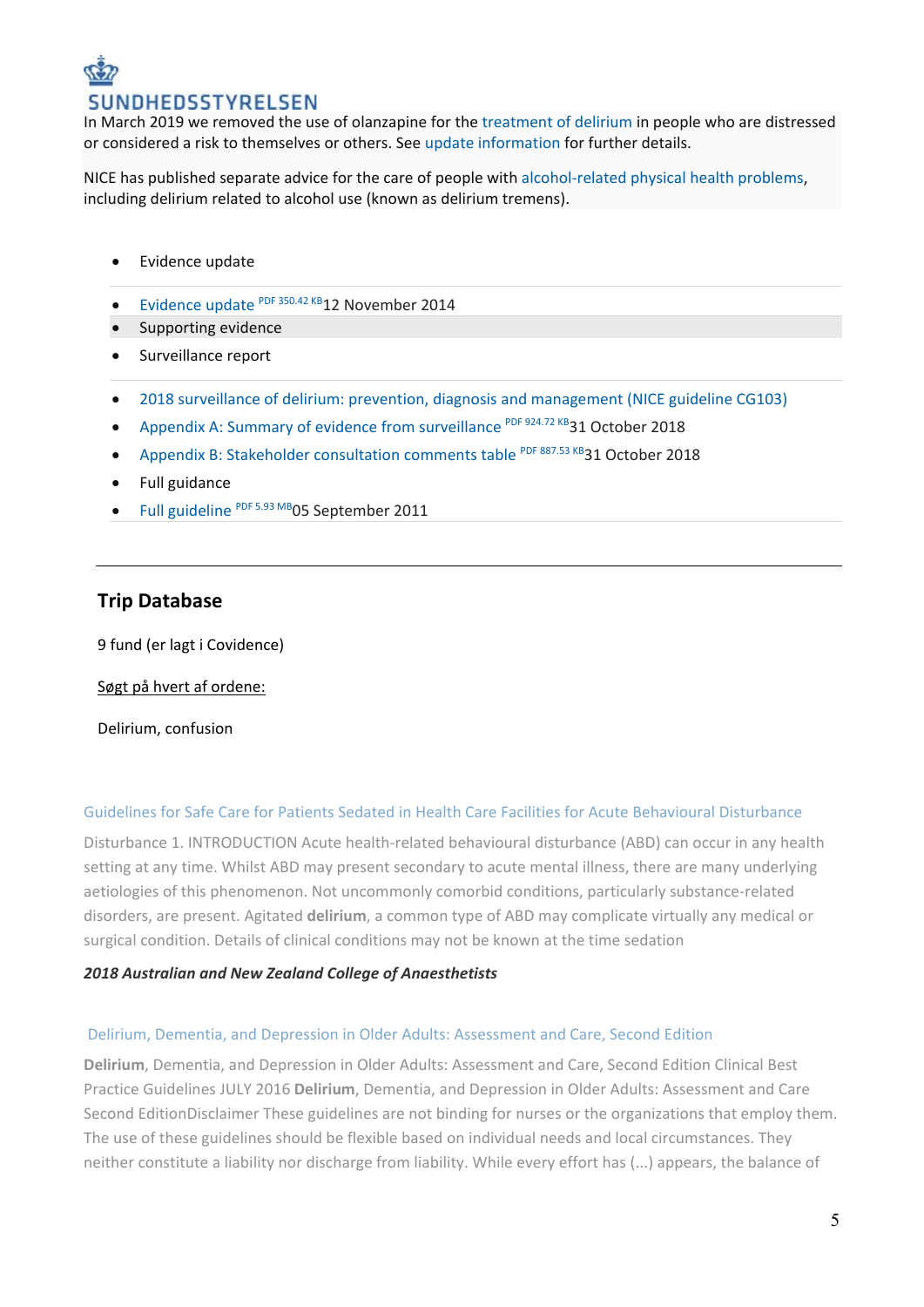# SUNDHEDSSTYRELSEN

this document may be produced, reproduced, and published in its entirety, without modification, in any form, including in electronic form, for educational or non-commercial purposes. Should any adaptation of the material be required for any reason, written permission must be obtained from RNAO. Appropriate credit or citation must appear on all copied materials as follows: Registered Nurses' Association of Ontario. (2016). **Delirium**, Dementia, and Depression in Older Adults

#### *2016 [Registered Nurses' Association of Ontario](javascript:void(0))*

#### [Delirium](http://www.palliativecareguidelines.scot.nhs.uk/guidelines/symptom-control/Delirium.aspx)

**Delirium** Scottish Palliative Care Guidelines - **Delirium** Scottish Palliative Care Guidelines search / / / **Delirium Delirium** Introduction In this guideline, **delirium** is defined as disturbed consciousness and inattention with cognitive impairment; acute onset and fluctuating course as a physiological consequence of disease or treatment. **Delirium** is often reversible. Other terms used to describe **delirium** include acute confusional state, agitation, and terminal restlessness, but the terms (...) restlessness and terminal agitation should be used once reversibility excluded. Assessment Common (30 to 85% of hospice patients), often reversible but diagnosed late Three types: hyperactive – increased arousal and agitation hypoactive – quiet, withdrawn and inactive: more common but often missed or misdiagnosed as depression mixed pattern Diagnosis depends mainly on careful clinical assessment; consider using Mini-mental state examination (MMSE) or **Confusion** assessment method (CAM) as a screening tool

#### *2015 [Scottish Palliative Care Guidelines](javascript:void(0))*

### Frailty in Older Adults - [Early Identification and Management](https://www2.gov.bc.ca/gov/content/health/practitioner-professional-resources/bc-guidelines/frailty)

Frailty in Older Adults - Early Identification and Management Frailty in Older Adults - Early Identification and Management - Province of British Columbia theme\_3\_collection theme\_3\_frontend theme 3 collection theme 3 frontend Birth, Adoption, Death, Marriage & Divorce theme 1 collection theme 1 frontend theme 1 collection theme 1 frontend British Columbians & Our Governments theme\_data\_collection data\_frontend theme\_data\_collection data\_frontend Data theme\_5\_collection theme\_5\_frontend (...) theme\_10\_collection theme\_10\_frontend Sports, Recreation, Arts & Culture theme\_8\_collection theme\_8\_frontend theme\_8\_collection theme 8 frontend Taxes & Tax Credits theme 14 collection theme 14 frontend theme 14 collection theme 14 frontend Tourism & Immigration Search default collection default frontend Section Navigation Frailty in Older Adults - Early Identification and Management Effective Date: October 25th, 2017 Recommendations and Topics Scope This guideline addresses the early identification

### *2017 [Clinical Practice Guidelines and Protocols in British Columbia](javascript:void(0))*

## [Integrated care for older people \(?ICOPE\)?: guidance for person-centred assessment and pathways in](https://apps.who.int/iris/bitstream/10665/326843/1/WHO-FWC-ALC-19.1-eng.pdf?ua=1)  [primary care](https://apps.who.int/iris/bitstream/10665/326843/1/WHO-FWC-ALC-19.1-eng.pdf?ua=1)

Integrated care for older people (?ICOPE)?: guidance for person-centred assessment and pathways in primary care INTEGRATED CARE FOR OLDER PEOPLE Guidance on person-centred assessment and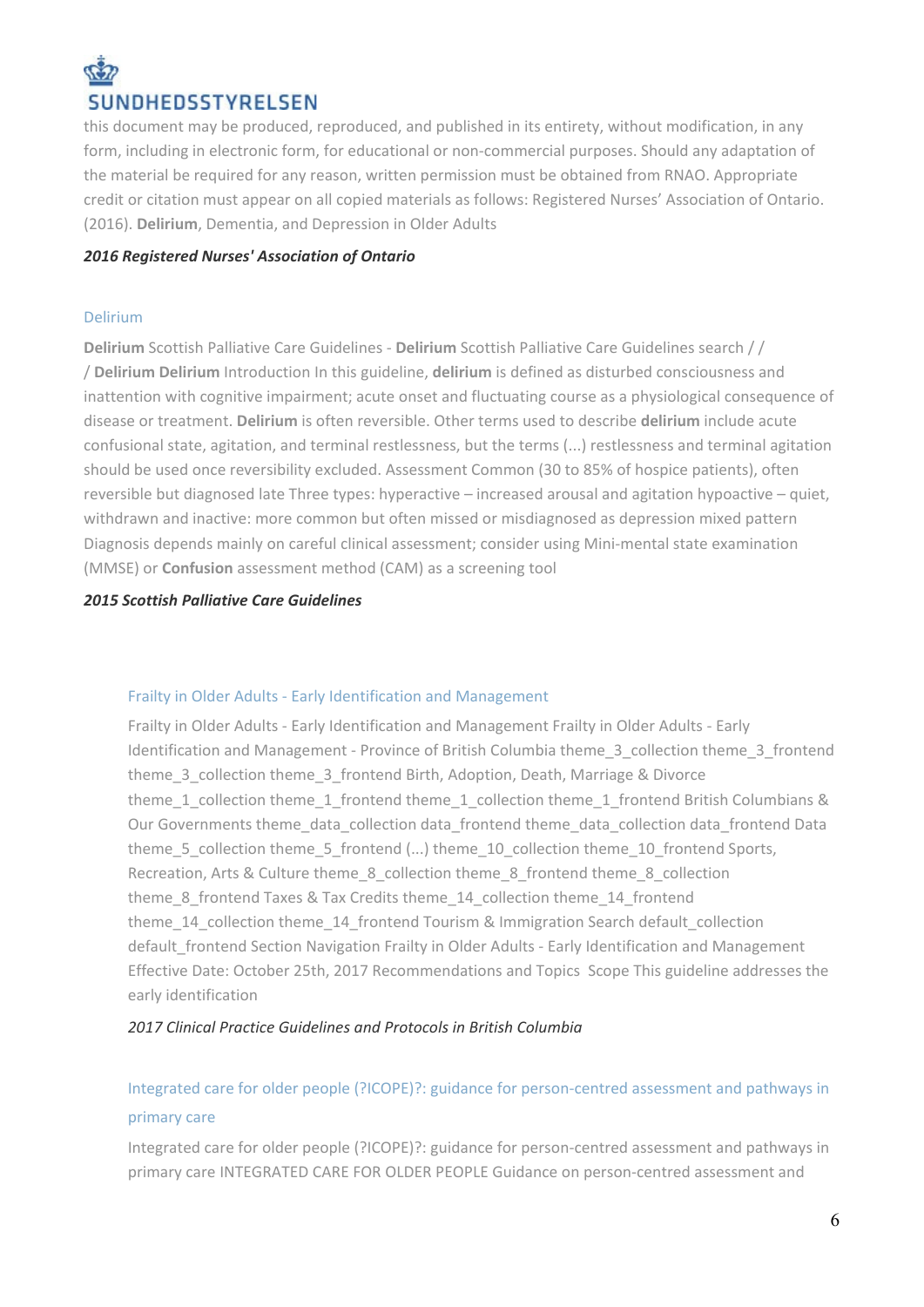# SUNDHEDSSTYRELSEN

pathways in primary care HandbookINTEGRATED CARE FOR OLDER PEOPLE Guidance on personcentred assessment and pathways in primary care HandbookIntegrated care for older people (ICOPE): Guidance for person-centred assessment and pathways in primary care WHO/FWC/ALC/19.1 © World Health Organization 2019 Some rights (...) the licence shall be conducted in accordance with the mediation rules of the World Intellectual Property Organization. Suggested citation. Integrated care for older people (ICOPE): Guidance for person-centred assessment and pathways in primary care. Geneva: World Health Organization; 2019 (WHO/FWC/ALC/19.1). Licence: CC BY-NC-SA 3.0 IGO. Cataloguing-in-Publication (CIP) data. CIP data are available at http://apps.who.int/iris. Sales, rights and licensing. To purchase WHO publications, see http

### *2019 [World Health Organisation Guidelines](javascript:void(0))*

## [WHO Guidelines on Integrated Care for Older People \(ICOPE\)](http://www.who.int/iris/bitstream/10665/258981/1/9789241550109-eng.pdf?ua=1)

WHO Guidelines on Integrated Care for Older People (ICOPE) Integrated care for older people Guidelines on community-level interventions to manage declines in intrinsic capacity Integrated care for older people Guidelines on community-level interventions to manage declines in intrinsic capacity Integrated care for older people: guidelines on community-level interventions to manage declines in intrinsic capacity ISBN 978-92-4-155010-9 © World Health Organization 2017 Some rights reserved (...) the licence shall be conducted in accordance with the mediation rules of the World Intellectual Property Organization. Suggested citation. Integrated care for older people: guidelines on communitylevel interventions to manage declines in intrinsic capacity. Geneva: World Health Organization; 2017. Licence: CC BY-NC-SA 3.0 IGO. Cataloguing-in-Publication (CIP) data. CIP data are available at http://apps.who.int/iris. Sales, rights and licensing. To purchase WHO publications, see http://apps.who.int

### *2017 [World Health Organisation Guidelines](javascript:void(0))*

### [Acute Mental Status Change, Delirium, and New Onset Psychosis](https://acsearch.acr.org/docs/3102409/Narrative/)

be frequently encountered [3,5-7,10,11]. Management is based on treatment of the underlying cause, control of symptoms with nonpharmacological approaches, medication when deemed appropriate, as well as effective after-care planning [3,6,11]. The economic impact of **delirium** in the United States is profound, with total costs estimated at \$38 to \$152 billion each year [12]. Psychiatric consultation and screening tools, such as the **Confusion** Assessment Method (CAM) and briefer CAM variants (ie, CAM-ICU, B-CAM (...) , Brennan N. Computerized tomography of the brain for elderly patients presenting to the emergency department with acute **confusion**. Emerg Med Australas 2008;20:420-4. 39. Lai MM, Wong Tin Niam DM. Intracranial cause of **delirium**: computed tomography yield and predictive factors. Intern Med J 2012;42:422-7. 40. Vijayakrishnan R, Ramasubramanian A, Dhand S. Utility of Head CT Scan for Acute Inpatient **Delirium**. Hosp Top 2015;93:9-12. 41. Hufschmidt A, Shabarin V. Diagnostic yield of cerebral imaging

### *2019 [American College of Radiology](javascript:void(0))*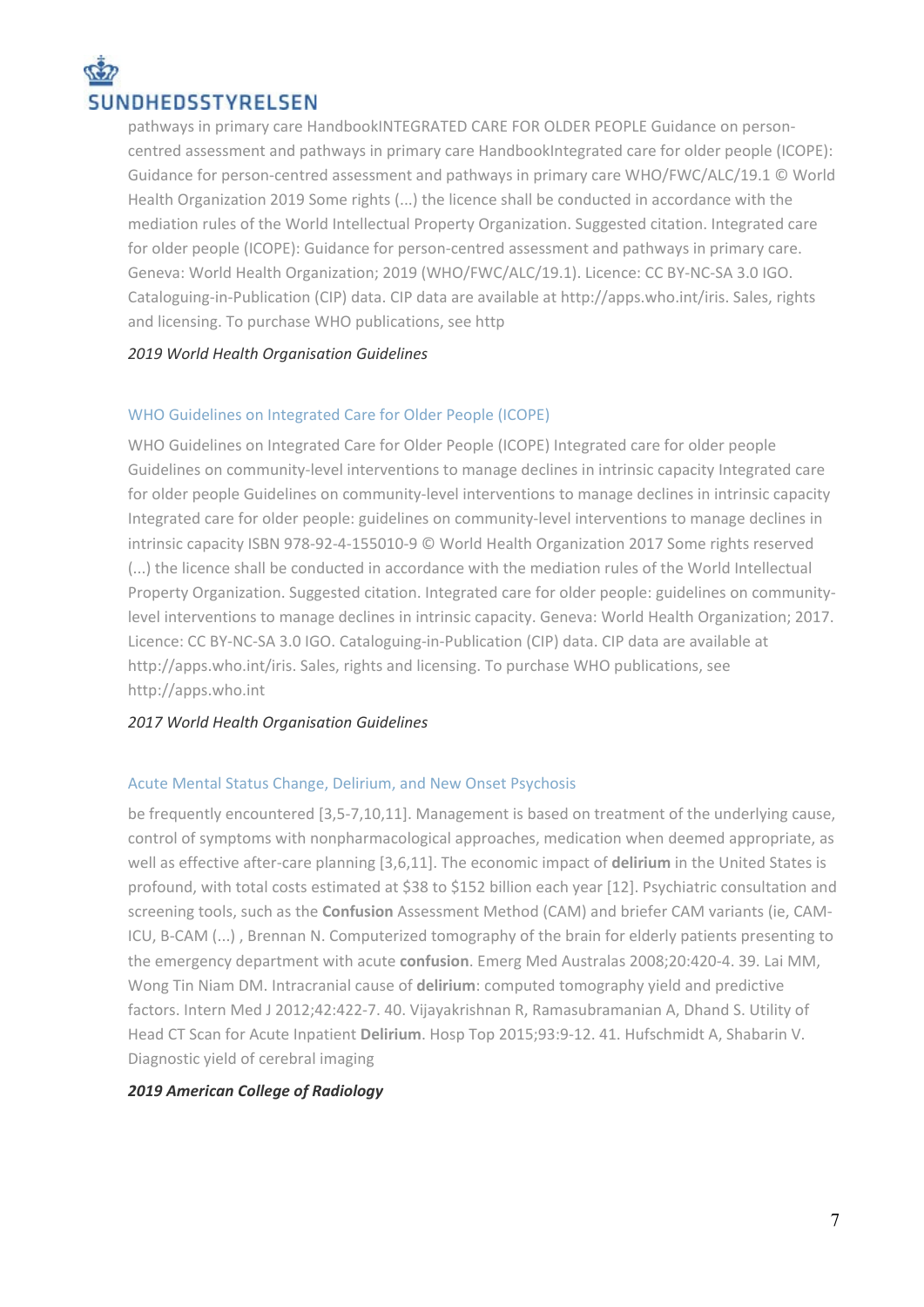# NDHEDSSTYRELSEN

## [Guidelines for the Prevention and Management of Pain, Agitation/Sedation, Delirium, Immobility, and](https://journals.lww.com/ccmjournal/Fulltext/2018/09000/Clinical_Practice_Guidelines_for_the_Prevention.29.aspx)  [Sleep Disruption in Adult Patients in the ICU](https://journals.lww.com/ccmjournal/Fulltext/2018/09000/Clinical_Practice_Guidelines_for_the_Prevention.29.aspx)

Guidelines for the Prevention and Management of Pain, Agitation/Sedation, **Delirium**, Immobility, and Sleep Disruption in Adult Patients in the ICU Clinical Practice Guidelines for the Prevention and Manageme... : Critical Care Medicine You may be trying to access this site from a secured browser on the server. Please enable scripts and reload this page. Login No user account? Lippincott Journals Subscribers , use your username or email along with your password to log in. Remember me (...) Note Procite Reference Manager Save my selection doi: 10.1097/CCM.0000000000003299 Online Special Article Free Objective: To update and expand the 2013 Clinical Practice Guidelines for the Management of Pain , Agitation, and **Delirium** in Adult Patients in the ICU. Design: Thirty-two international experts, four methodologists, and four critical illness survivors met virtually at least monthly. All section groups gathered face-to-face at annual Society of Critical Care Medicine congresses; virtual

### *2018 [Society of Critical Care Medicine](javascript:void(0))*

### [Delirium in Adult Cancer Patients: ESMO Clinical Practice Guidelines](https://academic.oup.com/annonc/advance-article-pdf/doi/10.1093/annonc/mdy147/25108308/mdy147.pdf)

setting [18]: six out of the 69 (8.6%) patients (aged 33–70 years) with head and neck cancer and receiving outpatient treatment developed **delirium**, based on assessment with the **Confusion** Assessment Method (CAM). However,45% of their caregivers reported **delirium** retrospectively as part of a subsequent mixed-methods study. The literature review found one study of 243 patients presenting to an emergency department [10]. The reported prevalence of **delirium** is dependent on the patient setting:10 (...) , benzodiazepines, corticosteroids and antipsychotics [45](Table 1). In a study of 140 hospitalised, **confused** adult cancer patients, 31% had a single de- terminant factor for their **delirium**, whereas 69% had multiple fac- tors, with a median of three probable causes [46]. One-hundred and two patients (73%) were known to have metastatic cancer, with brain or leptomeningeal metastases present in 36 patients (25%). Contributory precipitants of **delirium** included: medica- tions (predominantly opioids) in 64

### *2018 [European Society for Medical Oncology](javascript:void(0))*

## **SIGN**

Søgt på alle emner

1 fund (er lagt I Covidence)

#### **Risk reduction and management of delirium**

Delirium is among the most common of medical emergencies. Prevalence is around 20% in adult acute general medical patients, and higher in particular clinical groups, such as patients in intensive care units. It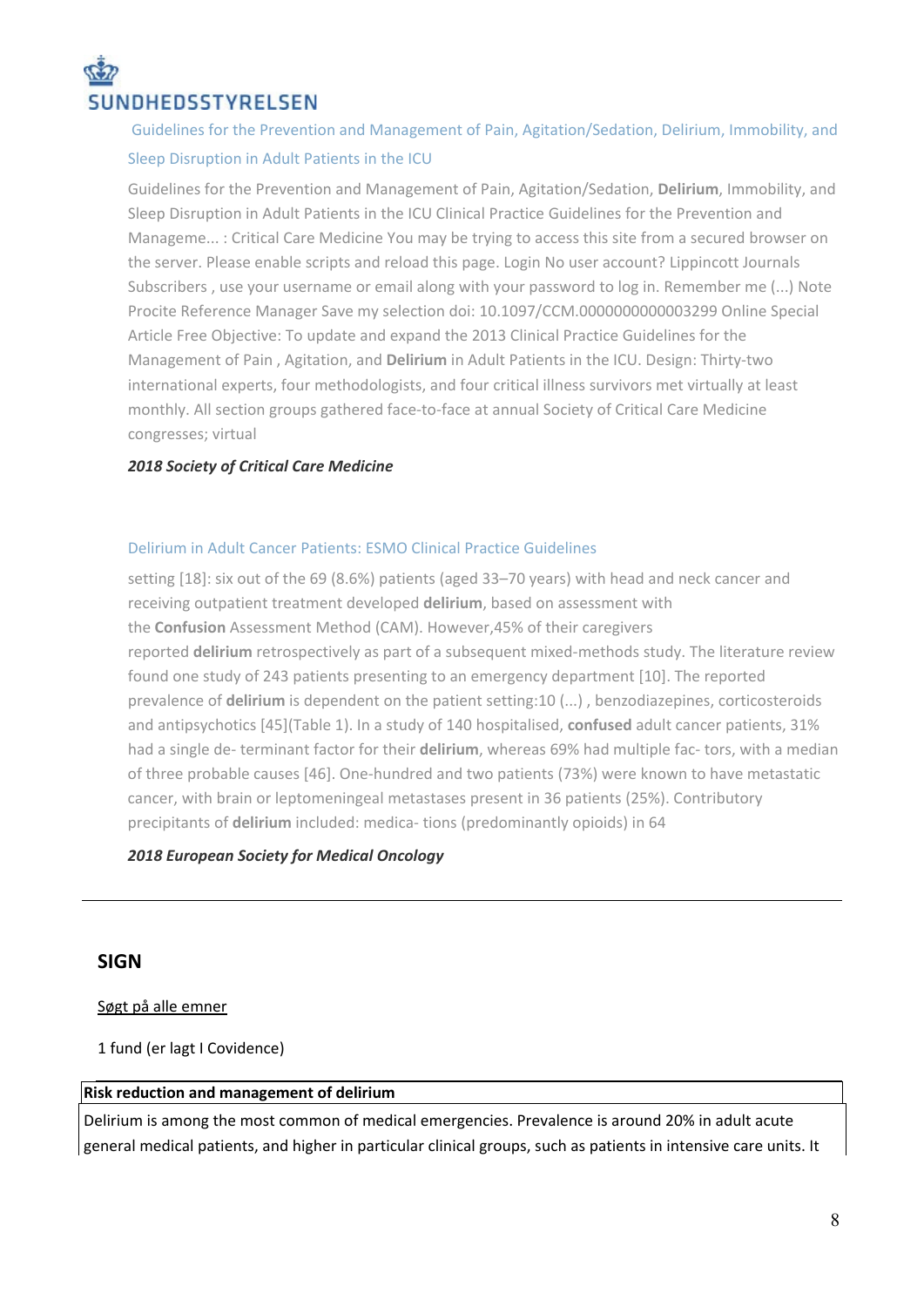## SUNDHEDSSTYRELSEN

affects up to 50% of those who have hip fracture and up to 75% in intensive care. Preventative measures can reduce the incidence of delirium.

## *Remit and target users*

This guideline provides recommendations based on current evidence for best practice in the detection, assessment, treatment and follow up of adults with delirium, as well as reducing the risk of delirium. The guideline applies to all settings: home, long-term care, hospital, and hospice. The remit excludes delirium secondary solely to alcohol and illicit substances use. It also excludes delirium in children.

| Full guideline (PDF)<br>Quick reference guide (PDF)<br>Reference poster (PDF) |
|-------------------------------------------------------------------------------|
| <b>Supporting material</b>                                                    |
| Consultation report (PDF)<br>Search narrative (PDF)<br>Search flow chart (PDF |

## **HTA**

4 fund (lagt i Covidence)

Søgt på:

(deliri\* or confusion) IN HTA FROM 2015 TO 2020

## **Netpunkt**

2 fund (lagt i Covidence)

Søgt på:

[\(delir? eller konfusion\) og \(guideline? eller retningslin? eller vejledning? eller medicinsk teknologi? eller](https://old.netpunkt.dk/vis.php?set=3)  [mtv eller anbefal?\) og sp=dan og \(ma=bå eller ma=ap\) og år>2014](https://old.netpunkt.dk/vis.php?set=3)

## **Center for Kliniske Retningslinjer**

1 fund (er lagt i Covidence)

Søgt på: delir, delirium, konfusion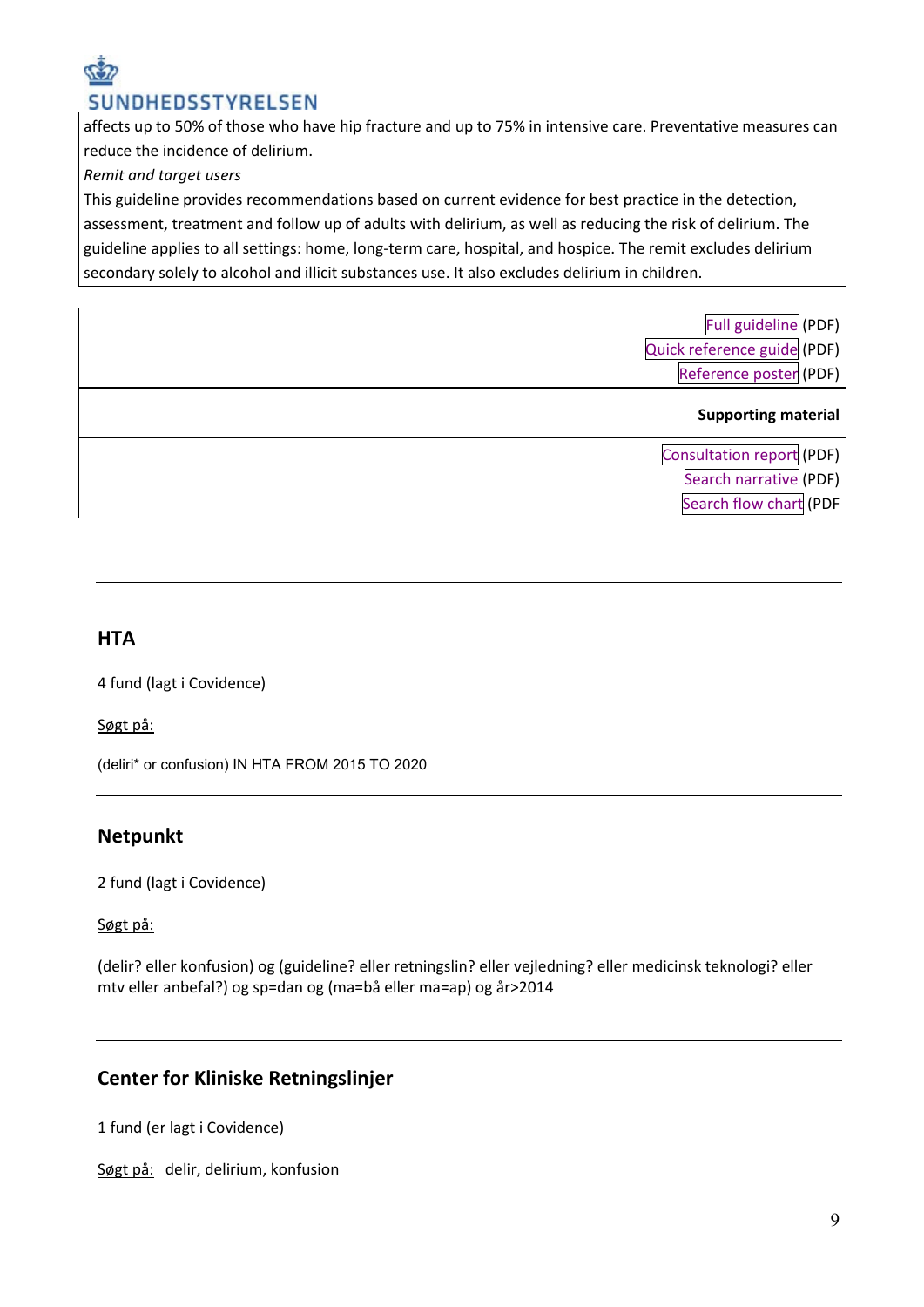

**VURDERING AF PÆDIATRISK DELIRIUM HOS KRITISK SYGE HOSPITALSINDLAGTE BØRN I ALDEREN 0-18 ÅR.** [Klinisk retningslinje](http://cfkr.dk/media/361289/p_diatrisk_delirium_final_godkendt.pdf) [Dansk resume](http://cfkr.dk/media/361292/dansk_resume_til_klinisk_retningslinje.pdf) [English summary](http://cfkr.dk/media/361295/english_summary_til_klinisk_retningslinje.pdf)

### **SBU**

3 fund

Søgt på hver af ordene:

Delirium, konfusion, akut förvirring, förvirringstillstånd

• [Klometiazol till natten vid demenssjukdom och kvarvarande konfusion och samtidig](https://www.sbu.se/sv/publikationer/kunskapsluckor/klometiazol-natt-demenssj-kvarvar-konfusion-samt-somnstorn-utredn-bakomlig-orsaker-icke-farmakol-behan-jamf-franvaro-atgarden/)  [sömnstörning efter utredning av bakomliggande orsaker och icke-farmakologisk behandling](https://www.sbu.se/sv/publikationer/kunskapsluckor/klometiazol-natt-demenssj-kvarvar-konfusion-samt-somnstorn-utredn-bakomlig-orsaker-icke-farmakol-behan-jamf-franvaro-atgarden/)  [jämfört med frånvaro av åtgärden](https://www.sbu.se/sv/publikationer/kunskapsluckor/klometiazol-natt-demenssj-kvarvar-konfusion-samt-somnstorn-utredn-bakomlig-orsaker-icke-farmakol-behan-jamf-franvaro-atgarden/)

*Publicerad 2018-10-24*

Klometiazol till natten vid demenssjukdom och kvarvarande konfusion och samtidig sömnstörning efter utredning av bakomliggande orsaker och icke-farmakologisk behandling jämfört med frånvaro av

• [Risperidon vid demenssjukdom och kvarvarande konfusion efter utredning av](https://www.sbu.se/sv/publikationer/kunskapsluckor/risperidon-vid-demenssjukdom-och-kvarvarande-konfusion-efter-utredning-av-bakomliggande-orsaker-och-icke-farmakologisk-behandling-jamfort-med-franvaro-av-atgarden/)  [bakomliggande orsaker och icke-farmakologisk behandling jämfört med frånvaro av](https://www.sbu.se/sv/publikationer/kunskapsluckor/risperidon-vid-demenssjukdom-och-kvarvarande-konfusion-efter-utredning-av-bakomliggande-orsaker-och-icke-farmakologisk-behandling-jamfort-med-franvaro-av-atgarden/)  [åtgärden](https://www.sbu.se/sv/publikationer/kunskapsluckor/risperidon-vid-demenssjukdom-och-kvarvarande-konfusion-efter-utredning-av-bakomliggande-orsaker-och-icke-farmakologisk-behandling-jamfort-med-franvaro-av-atgarden/)

*Publicerad 2018-10-23*

Risperidon vid demenssjukdom och kvarvarande konfusion efter utredning av bakomliggande orsaker och icke-farmakologisk behandling jämfört med frånvaro av åtgärden Risperidon vid demenssjukdom och

• [Haloperidol vid demenssjukdom och kvarvarande konfusion efter utredning av](https://www.sbu.se/sv/publikationer/kunskapsluckor/haloperidol-vid-demenssjukdom-och-kvarvarande-konfusion-efter-utredning-av-bakomliggande-orsaker-och-icke-farmakologisk-behandling-jamfort-med-franvaro-av-atgarden/)  [bakomliggande orsaker och icke-farmakologisk behandling jämfört med frånvaro av](https://www.sbu.se/sv/publikationer/kunskapsluckor/haloperidol-vid-demenssjukdom-och-kvarvarande-konfusion-efter-utredning-av-bakomliggande-orsaker-och-icke-farmakologisk-behandling-jamfort-med-franvaro-av-atgarden/)  [åtgärden](https://www.sbu.se/sv/publikationer/kunskapsluckor/haloperidol-vid-demenssjukdom-och-kvarvarande-konfusion-efter-utredning-av-bakomliggande-orsaker-och-icke-farmakologisk-behandling-jamfort-med-franvaro-av-atgarden/)

*Publicerad 2018-10-23*

Haloperidol vid demenssjukdom och kvarvarande konfusion efter utredning av bakomliggande orsaker och icke-farmakologisk behandling jämfört med frånvaro av åtgärden Haloperidol vid demenssjukdom och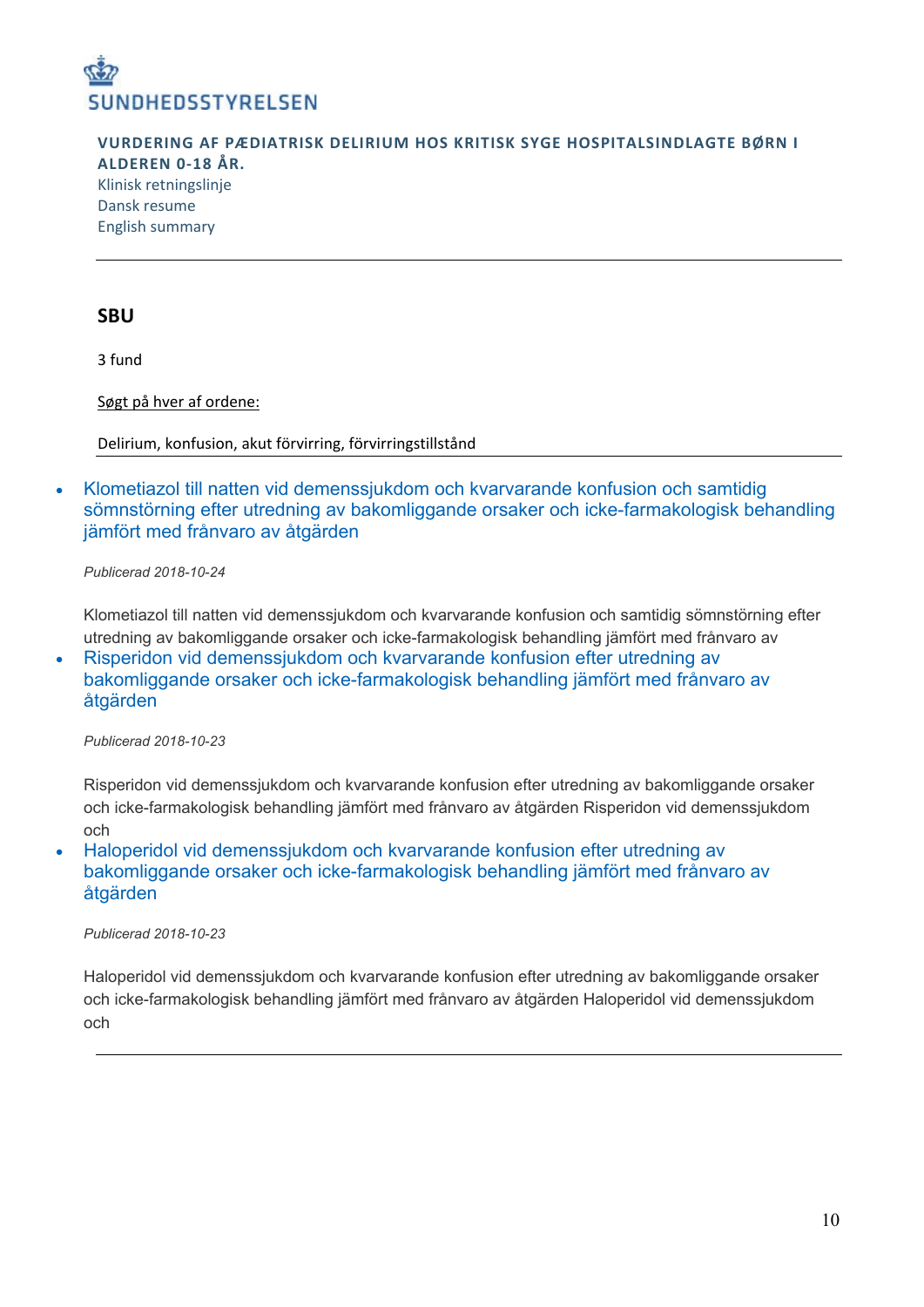

## **Socialstyrelsen**

0 fund

Gennemgået: Liste over nationella riktlinjer

## **Helsedirektoratet**

0 fund

Gennemgået: Index over nasjonale faglige retningslinjer

## **Folkehelseinstituttet (FHI)**

Søgt på: Innhold A-Å: Eldres helse

0 fund

## **NHMRC, Australien**

Søgt på hver af ordene:

Delirium, confusion

0 fund

## **Canadian Medical Association, Canada**

8 fund

Søgt på hver af ordene:

Delirium, confusion

**[1. Cognitive impairment : part 2: diagnosis to management](http://calgaryfamilymedicine.ca/residency/dox/container/CAREOFTHEELDERLY-CognitiveImpairment-Part2-DiagnosisToManagement-2017-CurriculumResourcePrereading.pdf)** Toward Optimized Practice [Alberta] Published on: 2017-02 [Details](https://joulecma.ca/cpg/search/view/17204)

**[2. Cognitive impairment : part 1: symptoms to diagnosis](https://actt.albertadoctors.org/CPGs/Lists/CPGDocumentList/Cogn-Imp-1-Symptoms-to-Diagnosis.pdf)** Toward Optimized Practice [Alberta]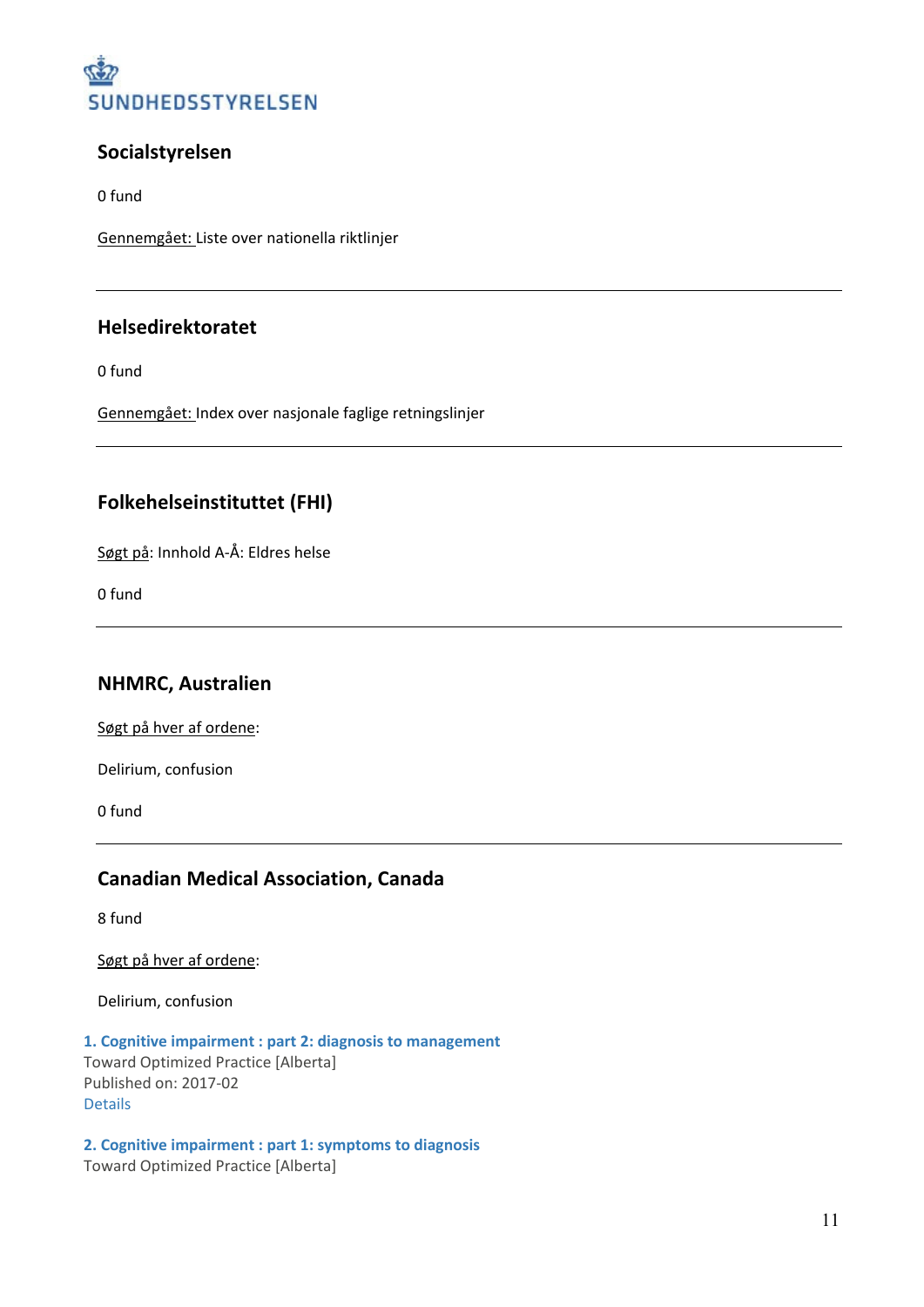

**4. Choosing Wisely Canada recommendation - [Don't routinely obtain head computed tomography \(CT\)](https://choosingwiselycanada.org/wp-content/uploads/2017/02/Hospital-medicine.pdf)  [scans, in hospitalized patients with delirium in the absence of risk factors](https://choosingwiselycanada.org/wp-content/uploads/2017/02/Hospital-medicine.pdf)** Canadian Society of Hospital Medicine

Published on: 2017-06 [Details](https://joulecma.ca/cpg/search/view/19535)

**5. Choosing Wisely Canada recommendation - [Don't use antipsychotics as first choice to treat behavioural](https://choosingwiselycanada.org/wp-content/uploads/2017/02/Geriatrics.pdf)  [and psychological symptoms of dementia](https://choosingwiselycanada.org/wp-content/uploads/2017/02/Geriatrics.pdf)**

Canadian Geriatrics Society Published on: 2017-06 [Details](https://joulecma.ca/cpg/search/view/19507)

**[7. Canadian guidelines on alcohol use disorder among older adults](https://ccsmh.ca/wp-content/uploads/2019/12/Final_Alcohol_Use_DisorderV6.pdf)** Canadian Coalition for seniors' Mental Health Published on: 2019-11 [Details](https://joulecma.ca/cpg/search/view/20227)

**9. Choosing Wisely Canada recommendation - [Don't use benzodiazepines and other sedative-hypnotics in](https://choosingwiselycanada.org/wp-content/uploads/2017/02/Hospital-medicine.pdf)  [older adults as first choice for insomnia, agitation or delirium](https://choosingwiselycanada.org/wp-content/uploads/2017/02/Hospital-medicine.pdf)** Canadian Society of Hospital Medicine Published on: 2017-06 [Details](https://joulecma.ca/cpg/search/view/19533)

**10. Choosing Wisely Canada recommendation - [Don't use benzodiazepines or other sedative-hypnotics in](https://choosingwiselycanada.org/wp-content/uploads/2017/02/Geriatrics.pdf)  [older adults as first choice for insomnia, agitation or delirium](https://choosingwiselycanada.org/wp-content/uploads/2017/02/Geriatrics.pdf)** Canadian Geriatrics Society Published on: 2017-06 [Details](https://joulecma.ca/cpg/search/view/19505)

**[12. Palliative care for the patient with incurable cancer or advanced disease -](http://www2.gov.bc.ca/assets/gov/health/practitioner-pro/bc-guidelines/palliative2.pdf) part 2: pain and symptom [management](http://www2.gov.bc.ca/assets/gov/health/practitioner-pro/bc-guidelines/palliative2.pdf)** Family Practice Oncology Network Guidelines and Protocols Advisory Committee (BC) Published on: 2017-02 [Details](https://joulecma.ca/cpg/search/view/17405)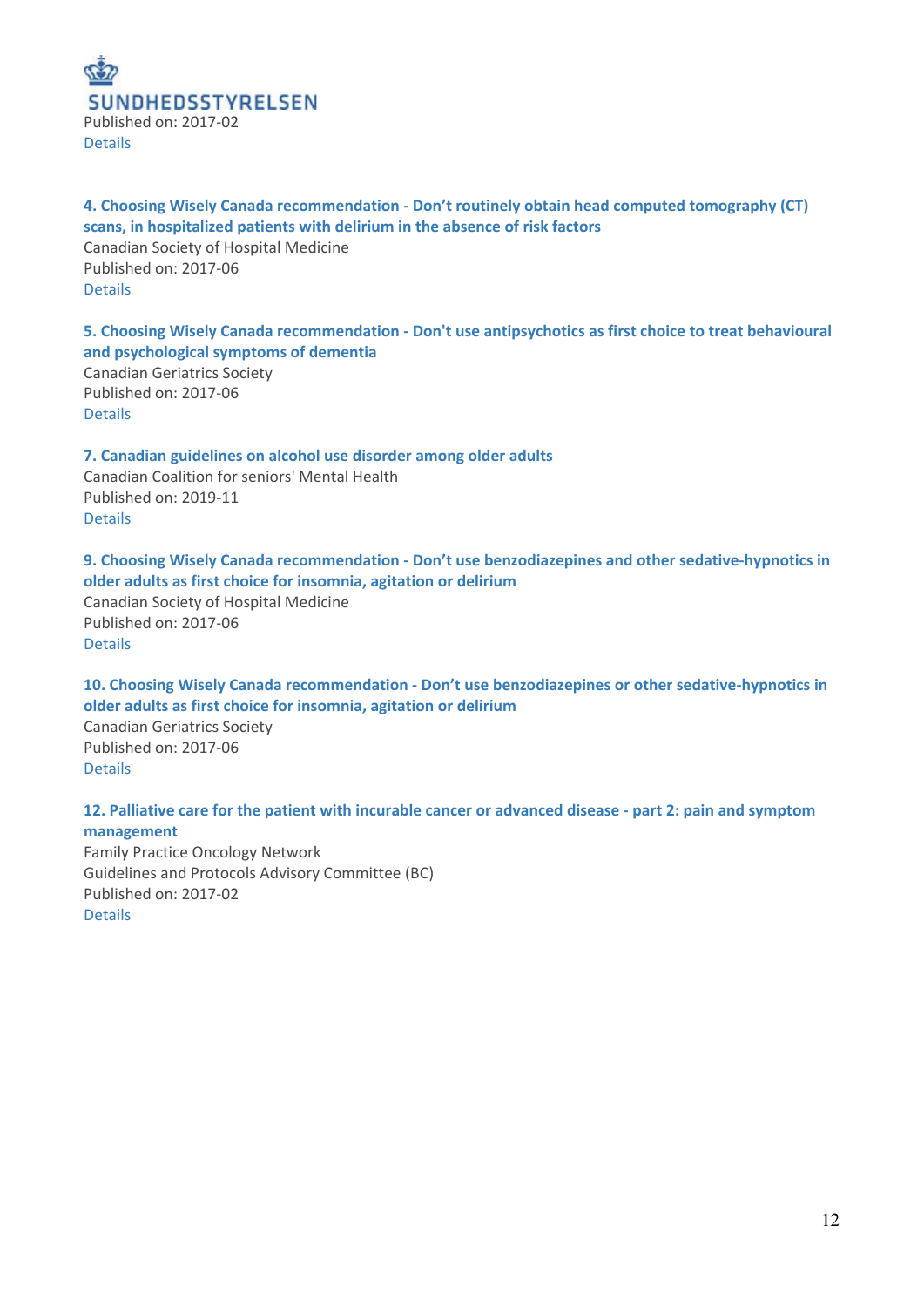

## **CADTH**

7 fund (er lagt I Covidence)

Delirium Screening Tools for Patients in Critical Care: Clinical Evidence and [Guidelines](https://cadth.ca/delirium-screening-tools-patients-critical-care-clinical-evidence-and-guidelines) Last Updated: October 11, 2011 Result type: Reports Product Line: Rapid [Response](https://cadth.ca/about-cadth/what-we-do/products-services/rapid-response-service) Research Type: Devices and Systems [Details](https://cadth.ca/search?keywords=delirium)

The Use of Restraints and Excited Delirium or Positional Asphyxia: A Review of the Safety and [Guidelines](https://cadth.ca/use-restraints-and-excited-delirium-or-positional-asphyxia-review-safety-and-guidelines) Last Updated: August 11, 2016 Result type: Reports

Product Line: Rapid [Response](https://cadth.ca/about-cadth/what-we-do/products-services/rapid-response-service) Research Type: Devices and Systems [Details](https://cadth.ca/search?keywords=delirium)

Constant [Observation](https://cadth.ca/constant-observation-monitors-geriatri-patients-dementia-delirium) Monitors for Geriatric Patients with Dementia or Delirium: Clinical and Cost-

[Effectiveness](https://cadth.ca/constant-observation-monitors-geriatri-patients-dementia-delirium) Last Updated: September 10, 2015 Result type: Reports Product Line: Rapid [Response](https://cadth.ca/about-cadth/what-we-do/products-services/rapid-response-service) Research Type: Devices and Systems [Details](https://cadth.ca/search?keywords=delirium)

Fall Prevention Guidelines for Patients in Wheelchairs or Patients with Delirium: A Review of [Evidence-Based](https://cadth.ca/fall-prevention-guidelines-patients-wheelchairs-or-patients-delirium-review-evidence-based) [Guidelines](https://cadth.ca/fall-prevention-guidelines-patients-wheelchairs-or-patients-delirium-review-evidence-based) Last Updated: July 19, 2019

Result type: Reports Product Line: Rapid [Response](https://cadth.ca/about-cadth/what-we-do/products-services/rapid-response-service) Research Type: Devices and Systems [Details](https://cadth.ca/search?keywords=delirium)

Treatment of Older Adults with Insomnia, Agitation, or Delirium with [Benzodiazepines:](https://cadth.ca/treatment-older-adults-insomnia-agitation-or-delirium-benzodiazepines-clinical-effectiveness-and-0) Clinical Effectiveness

and [Guidelines](https://cadth.ca/treatment-older-adults-insomnia-agitation-or-delirium-benzodiazepines-clinical-effectiveness-and-0) Last Updated: January 14, 2016 Result type: Reports Product Line: Rapid [Response](https://cadth.ca/about-cadth/what-we-do/products-services/rapid-response-service) Research Type: Drug [Details](https://cadth.ca/search?keywords=delirium)

Sleep Medications for the Treatment or Prevention of Delirium: Clinical [Effectiveness](https://cadth.ca/sleep-medications-treatment-or-prevention-delirium-clinical-effectiveness-and-guidelines-0) and Guidelines

Last Updated: December 9, 2016 Result type: Reports Product Line: Rapid [Response](https://cadth.ca/about-cadth/what-we-do/products-services/rapid-response-service) Research Type: Drug [Details](https://cadth.ca/search?keywords=delirium)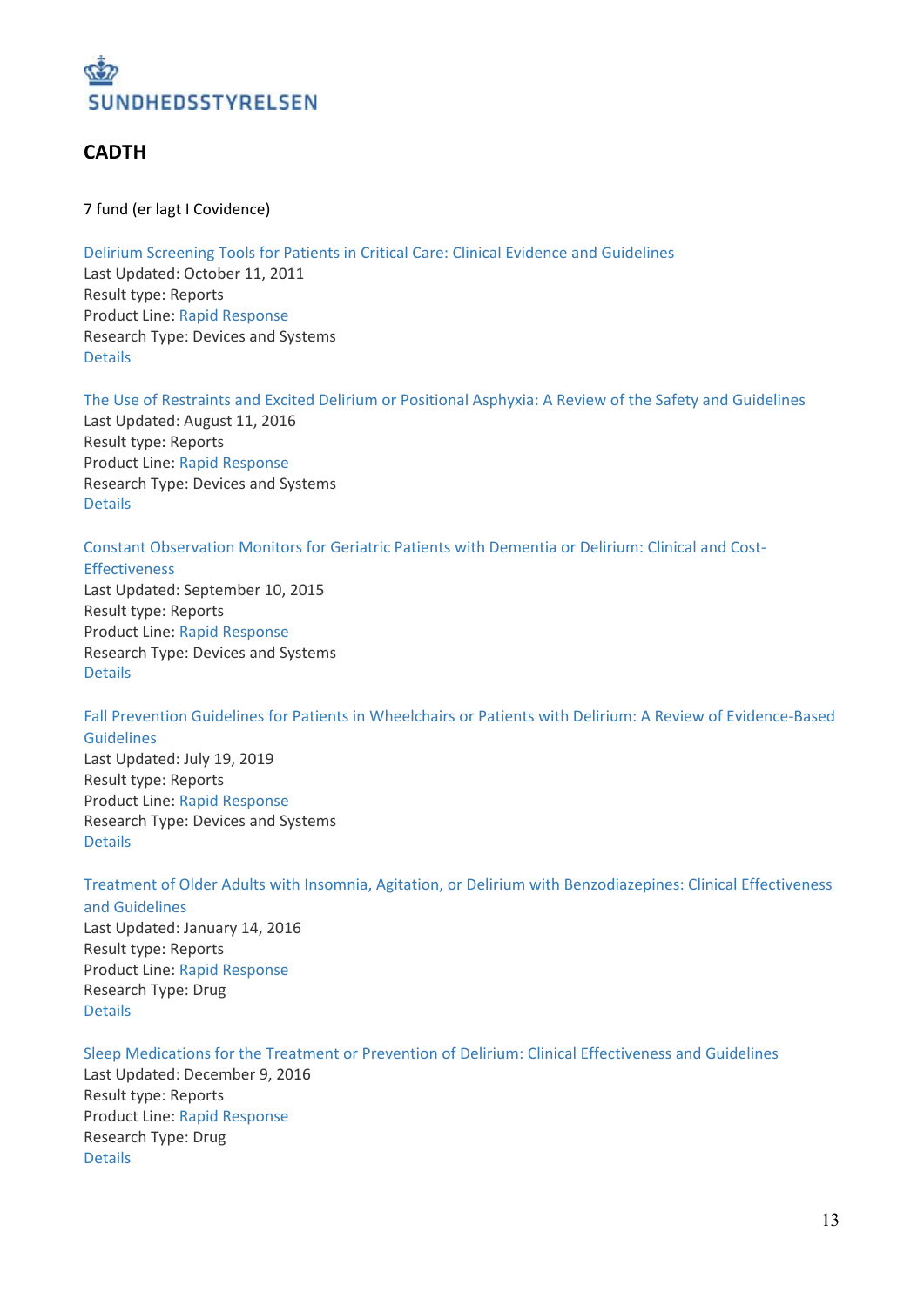

Treatment of Older Adults with Insomnia, Agitation, or Delirium With [Benzodiazepines:](https://cadth.ca/treatment-older-adults-insomnia-agitation-or-delirium-benzodiazepines-clinical-effectiveness-and) Clinical Effectiveness and [Guidelines](https://cadth.ca/treatment-older-adults-insomnia-agitation-or-delirium-benzodiazepines-clinical-effectiveness-and) Last Updated: April 23, 2015 Result type: Reports Product Line: Rapid [Response](https://cadth.ca/about-cadth/what-we-do/products-services/rapid-response-service) Research Type: Drug [Details](https://cadth.ca/search?keywords=delirium)

### **Medline**

#### **fund (lagt i Covidence)**

Database(s): **Ovid MEDLINE(R) and Epub Ahead of Print, In-Process & Other Non-Indexed Citations, Daily and Versions(R)** 1946 to January 17, 2020 Search Strategy:

| #              | <b>Searches</b>                                                                                                                                                | <b>Results</b> |
|----------------|----------------------------------------------------------------------------------------------------------------------------------------------------------------|----------------|
| 1              | Delirium/                                                                                                                                                      | 8922           |
| $\overline{2}$ | Confusion/                                                                                                                                                     | 4704           |
| 3              | deliri*.ti,ab,bt,kw,kf.                                                                                                                                        | 15230          |
| $\overline{4}$ | (acute adj3 (confusion* or brain syndrome* or brain failure* or brain dysfunction* or psycho-organic<br>syndrome* or organic psychosyndrome*)).ti,ab,bt,kw,kf. | 1387           |
| $\sqrt{5}$     | (fluctuat* adj3 confusion*).ti,ab,bt,kw,kf.                                                                                                                    | 37             |
| 6              | (terminal* adj3 restless*).ti,ab,bt,kw,kf.                                                                                                                     | 48             |
| 7              | (toxic* adj3 confusion*).ti,ab,bt,kw,kf.                                                                                                                       | 83             |
| 8              | $or/1-7$                                                                                                                                                       | 21887          |
| 9              | exp *Substance Withdrawal Syndrome/                                                                                                                            | 14347          |
| 10             | exp *Alcohol-Related Disorders/                                                                                                                                | 83525          |
| 11             | or/9-10                                                                                                                                                        | 94937          |
| 12             | 8 not 11                                                                                                                                                       | 20258          |
| 13             | limit 12 to (guideline or practice guideline)                                                                                                                  | 50             |
| 14             | (Guideline* or hta or health technology assessment* or consensus or recommendations).ti,bt,kw,kf.                                                              | 138452         |
| 15             | cochrane.jw.                                                                                                                                                   | 14891          |
| 16             | or/14-15                                                                                                                                                       | 153334         |
| 17             | 12 and 16                                                                                                                                                      | 264            |
| 18             | 13 or 17                                                                                                                                                       | 283            |
| 19             | limit 18 to (yr="2015-2020" and (english or danish or norwegian or swedish))                                                                                   | 123            |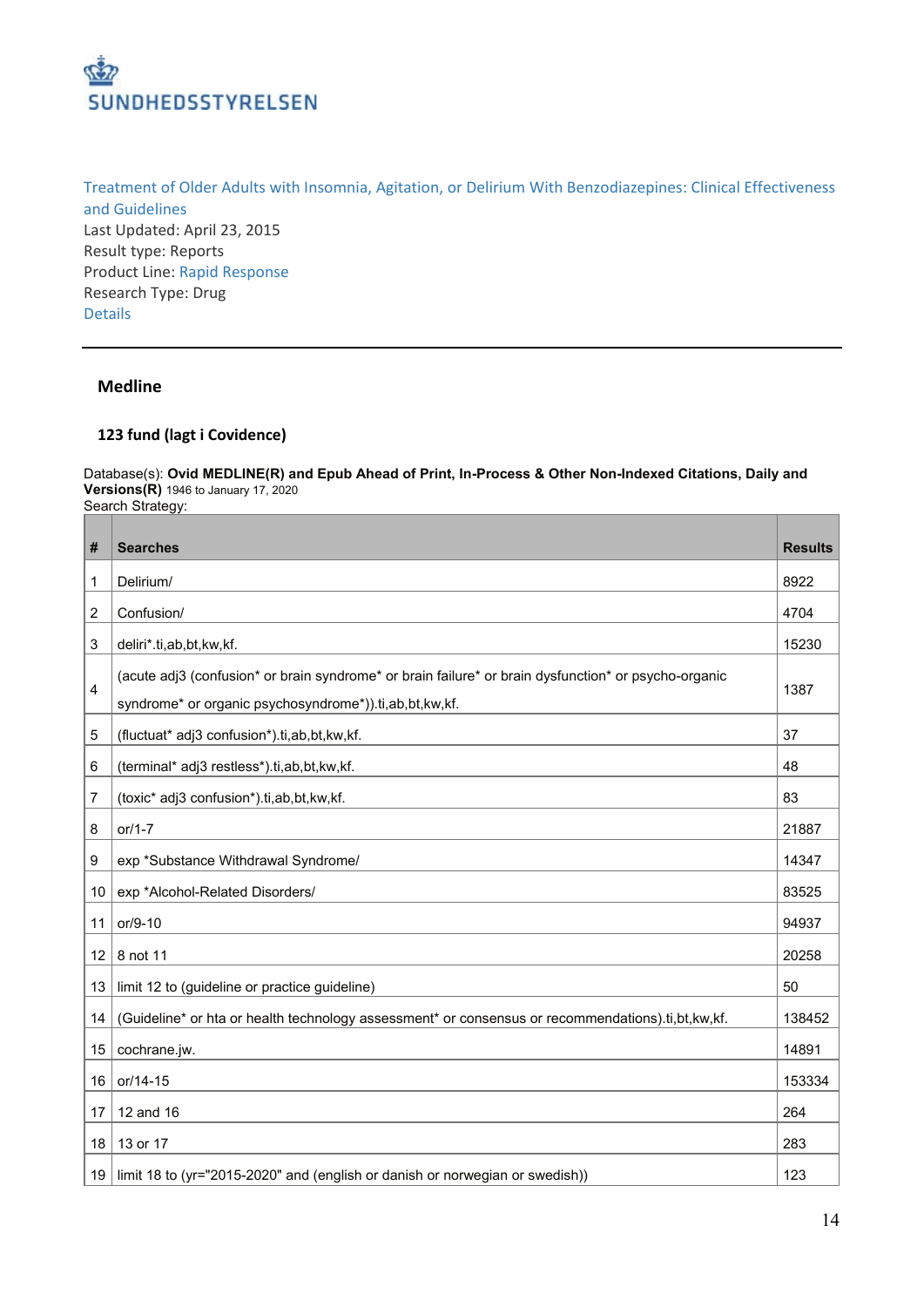

### **Embase**

### **fund**

Database(s): **Embase** 1974 to 2020 January 17 Search Strategy:

| #               | <b>Searches</b>                                                                                                                                          | <b>Results</b> |
|-----------------|----------------------------------------------------------------------------------------------------------------------------------------------------------|----------------|
| 1               | Delirium/                                                                                                                                                | 25878          |
| 2               | postoperative delirium/                                                                                                                                  | 2174           |
| 3               | acute confusion/                                                                                                                                         | 548            |
| 4               | deliri*.ti,ab,kw.                                                                                                                                        | 23486          |
| 5               | (acute adj3 (confusion* or brain syndrome* or brain failure* or brain dysfunction* or psycho-organic<br>syndrome* or organic psychosyndrome*)).ti,ab,kw. | 2137           |
| 6               | (fluctuat* adj3 confusion*).ti,ab,kw.                                                                                                                    | 78             |
| 7               | (terminal* adj3 restless*).ti,ab,kw.                                                                                                                     | 64             |
| 8               | (toxic* adj3 confusion*).ti,ab,kw.                                                                                                                       | 112            |
| 9               | or/1-8                                                                                                                                                   | 34971          |
| 10              | exp *withdrawal syndrome/                                                                                                                                | 14021          |
| 11              | exp *alcoholism/                                                                                                                                         | 74061          |
| 12              | exp *alcohol psychosis/                                                                                                                                  | 1385           |
| 13              | *alcohol withdrawal/                                                                                                                                     | 2870           |
| 14              | *delirium tremens/                                                                                                                                       | 996            |
| 15              | or/10-14                                                                                                                                                 | 88837          |
| 16 <sup>1</sup> | 9 not 15                                                                                                                                                 | 33177          |
| 17              | (Guideline* or hta or health technology assessment* or consensus or recommendations).ti,kw.                                                              | 187479         |
| 18              | cochrane.jx.                                                                                                                                             | 21267          |
| 19              | or/17-18                                                                                                                                                 | 208729         |
| 20              | 16 and 19                                                                                                                                                | 537            |
| 21              | limit 20 to (yr="2015-2020" and (english or danish or norwegian or swedish))                                                                             | 210            |